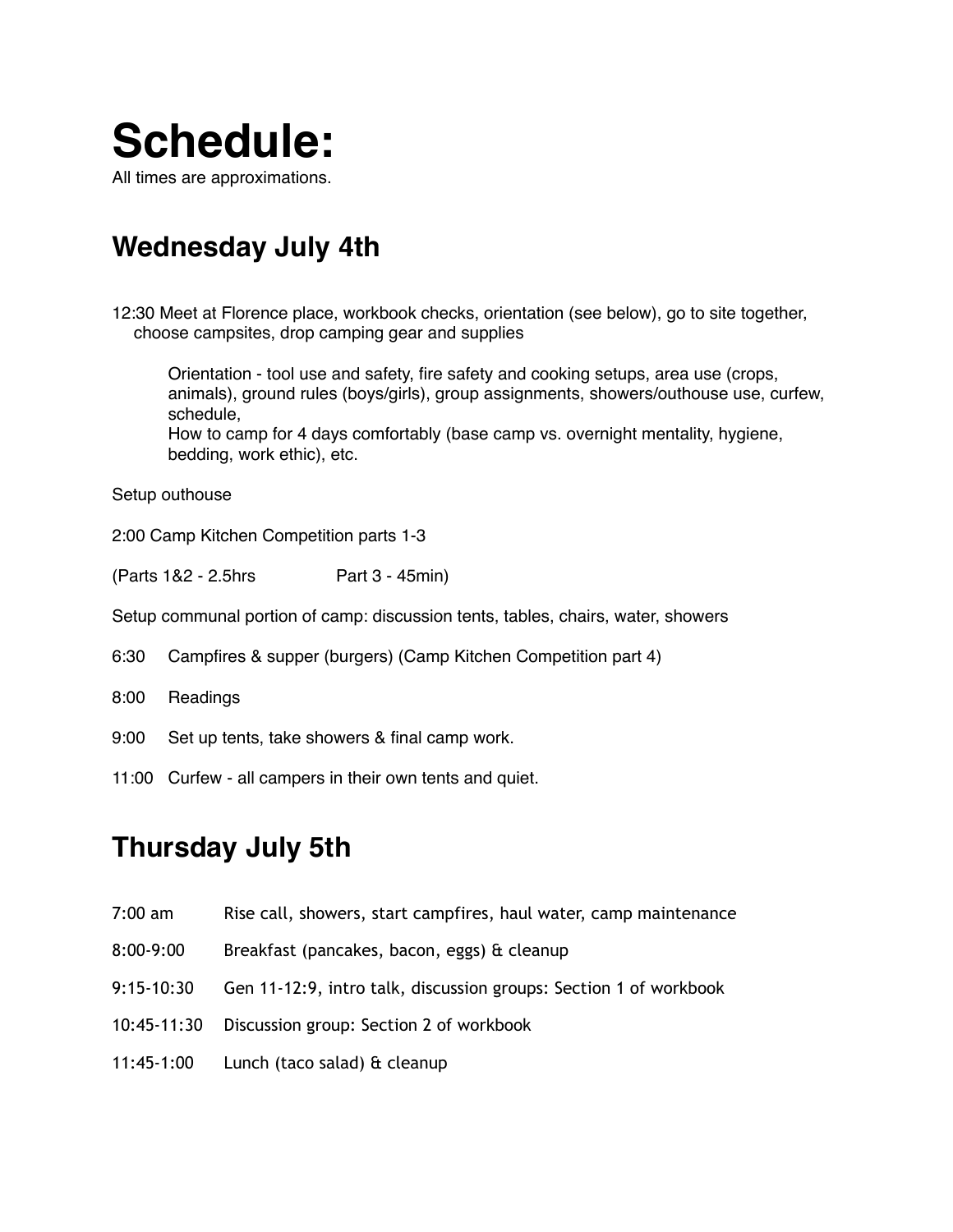| $1:30-2:15$ | Workshop on Bible marking, inserting pages in a Bible (rag paper, scissor, glue<br>stick) |
|-------------|-------------------------------------------------------------------------------------------|
| $2:30-5:00$ | Activity                                                                                  |
| $5:00-6:30$ | Supper (Smokies and Mac'n'cheese) & cleanup                                               |
| $6:45-7:30$ | Daily readings                                                                            |
| $8:00-9:00$ | Campfire, hymns, casual stories/subjects, showers                                         |
| 10:00       | Lights out or additional reading/prayer                                                   |
| 11:00       | Curfew                                                                                    |

## **Friday July 6th**

| $7:00$ am    | Rise call, showers, start campfires, haul water, camp maintenance                                       |
|--------------|---------------------------------------------------------------------------------------------------------|
| 7:30am       | Camp inspections                                                                                        |
| 8:00-9:00    | Breakfast (egg, sausage, toast) & cleanup                                                               |
| $9:15-10:30$ | Camp inspection review (Stye Awards) Gen 12:10-20, Gen 13; intro talk;<br>Discussion group on section 3 |
| 10:45-11:30  | Discussion group section 4                                                                              |
| $11:45-1:00$ | Lunch (soft tacos) & cleanup                                                                            |
| $1:30-2:30$  | Gen 14; intro talk; discussion on section 5                                                             |
| $2:45-5:00$  | Crazy Sask. Games                                                                                       |
| $5:00-6:30$  | Supper (Meat & veggie foil packs) & cleanup                                                             |
| $6:45-7:30$  | Daily readings (with baked snacks)                                                                      |
| 8:00-9:00    | Campfire, hymns, casual stories/subjects, showers                                                       |
| 10:00        | Lights out or additional reading/prayer                                                                 |
| 11:00        | Curfew                                                                                                  |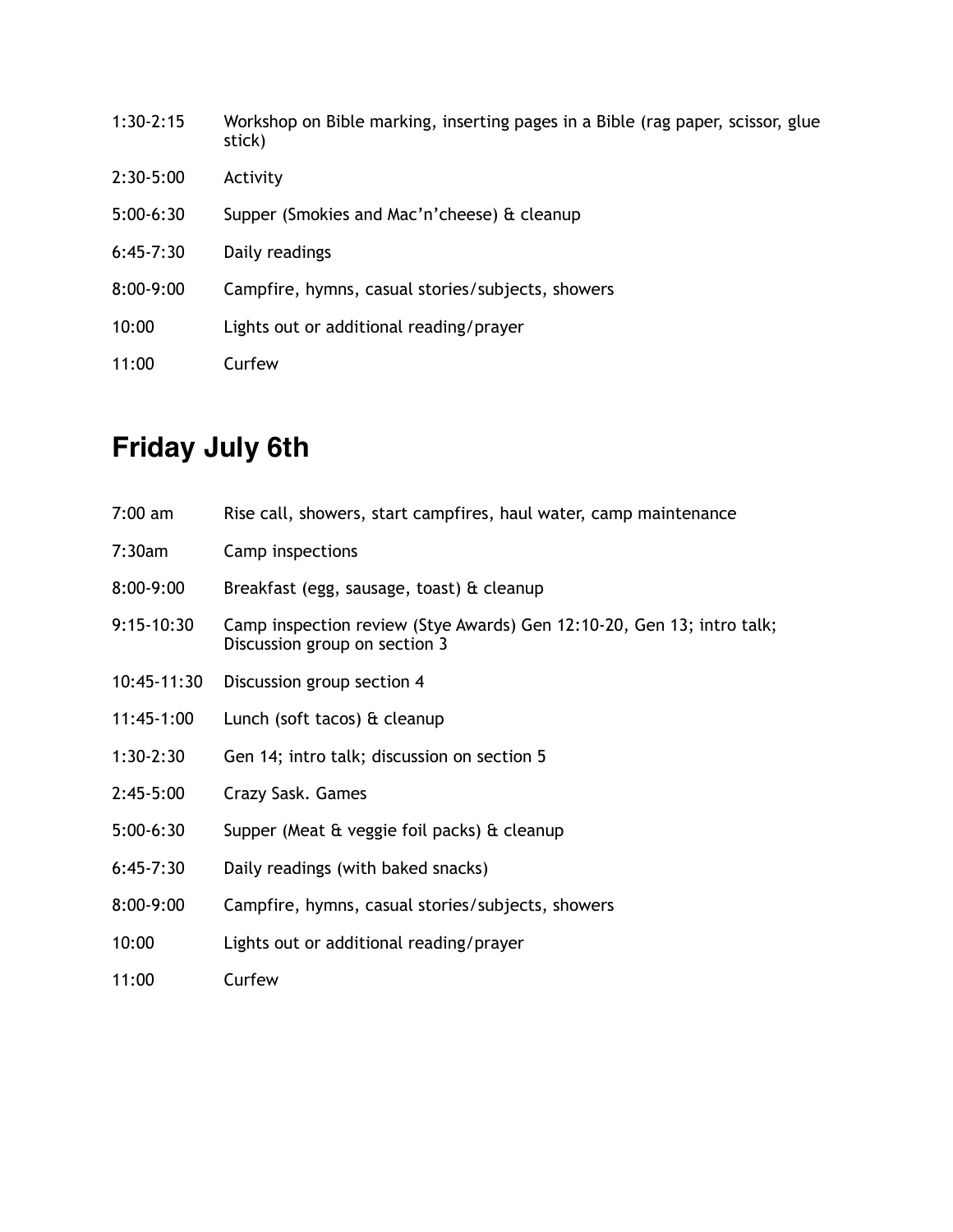### **Saturday July 7th**

| $7:00$ am    | Rise call, showers, start campfires, haul water, camp maintenance |
|--------------|-------------------------------------------------------------------|
| 8:00-9:00    | Breakfast (egg, sausage, toast) & cleanup                         |
| $9:15-10:30$ | Gen 15, 16; intro talk; discussion on section 6                   |
| 10:45-11:30  | Discussion on section 7                                           |
| 11:45-1:00   | Lunch (sandwiches) & cleanup                                      |
| $1:30-3:30$  | Birthday Cake Bake-off                                            |
| 4:00<br>6:00 | Slip'n'slide<br>Supper (spaghetti and meat sauce) and cleanup     |
| 7:15         | <b>FEEDBACK SHEETS</b>                                            |
| 7:30         | Daily readings, hymns                                             |
| 10:00        | Lights out or additional reading/prayer                           |
| 11:00        | Curfew                                                            |

#### **Sunday July 8th**

7 am rise call

Breakfast (breakfast burritos) and clean-up, showers

Begin packing/breaking camp

Walk or have rides to Hall for class, meeting (10 am start)

Lunch at the hall Distribute tees Photos/videos of campout

~2:30 pm return to break camp